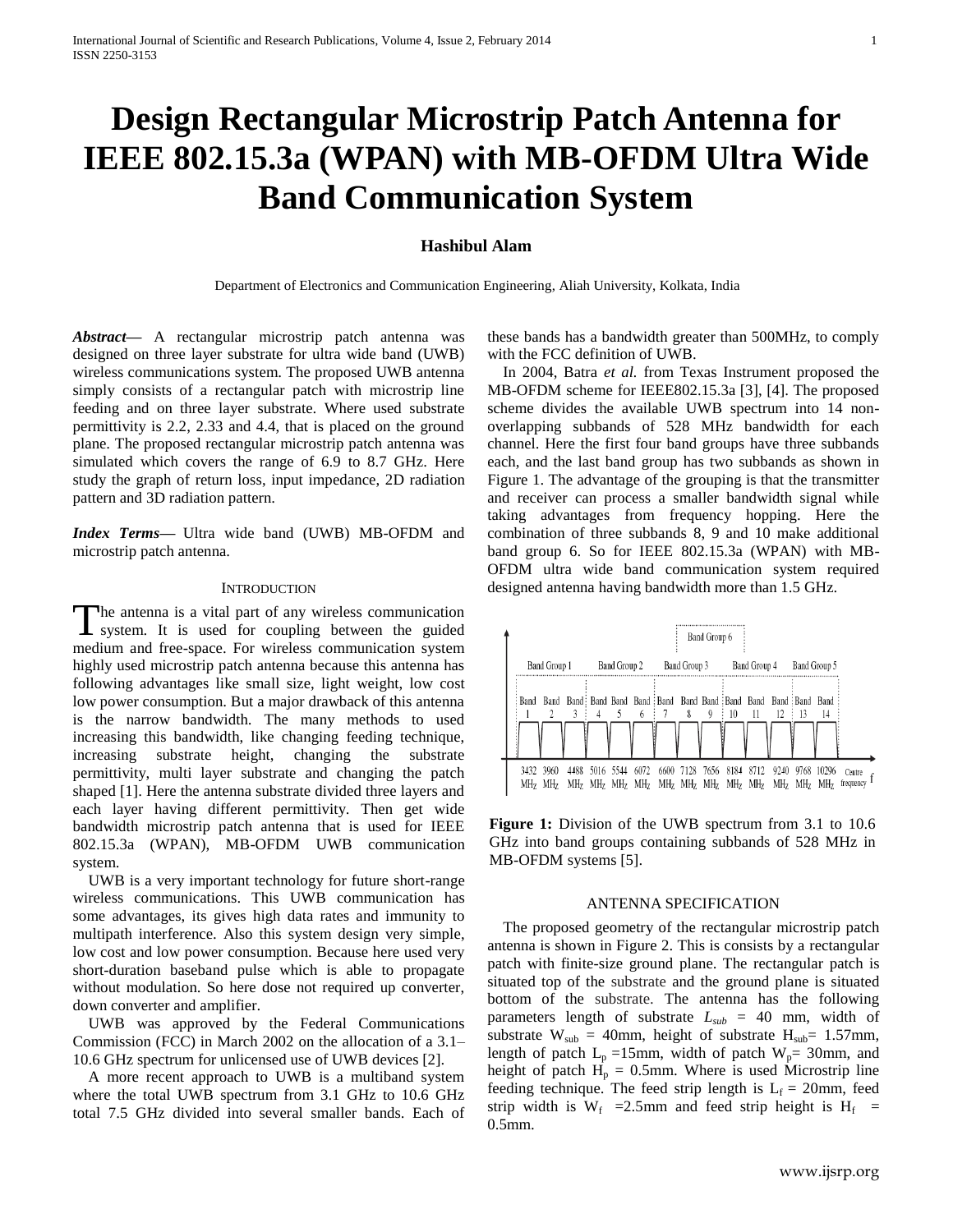Special future is where we divided total substrate height  $H<sub>sub</sub> = 1.57$ mm in to three parts  $h_1 = 0.5$ mm,  $h_2 = 0.5$ mm and  $h_3=0.57$ mm respectively. The permittivity of those three substrates is 2.2, 2.33 and 4.4 correspondingly.







## RESULTS AND DISCUSSION

The proposed antenna was analyzed and optimized with the help of Conformal Finite Difference Time Domain Maxwell's Equations Solver (CFDTD) software. The simulation results of the return loss (in dB) for this proposed antenna are shown in figure 3. It is indicates that the proposed antenna cover 6.9 to 8.7 GHz, that is some portion of UWB. Here the maximum return loss is found -20dB at 7.8 GHz. The bandwidth obtained from this graph is 1.8 GHz. Here are obtained the lower cutoff frequency 6.9 GHz, upper cutoff frequency 8.7 GHz and the efficiency 23%.

This proposed antenna can cover additional band group 6 or subbands 8, 9 and 10 are shown in figure 1



**Figure** 3: Graph of return loss for the proposed antenna.

The frequency verses input impedance graph is shown in the figure 4. Here we are obtained input impedance around 50 $Ω$  in the operating area.





**Figure** 4: Graph of input impedance for proposed antenna.

The radiation patterns of the proposed antenna are also investigated. The 2D radiation patterns of proposed antenna for five different frequencies are shown in the figure 5. This figure shows that the simulated total field radiation patterns at 7GHz, 7.5GHz, 8GHz, 8.5GHz and 9GHz. The proposed antenna is characterized by a quasi-omnidirectional pattern in the combination of E-plane and H-plane. It can be seen that the excellent wide band radiation patterns are observed.

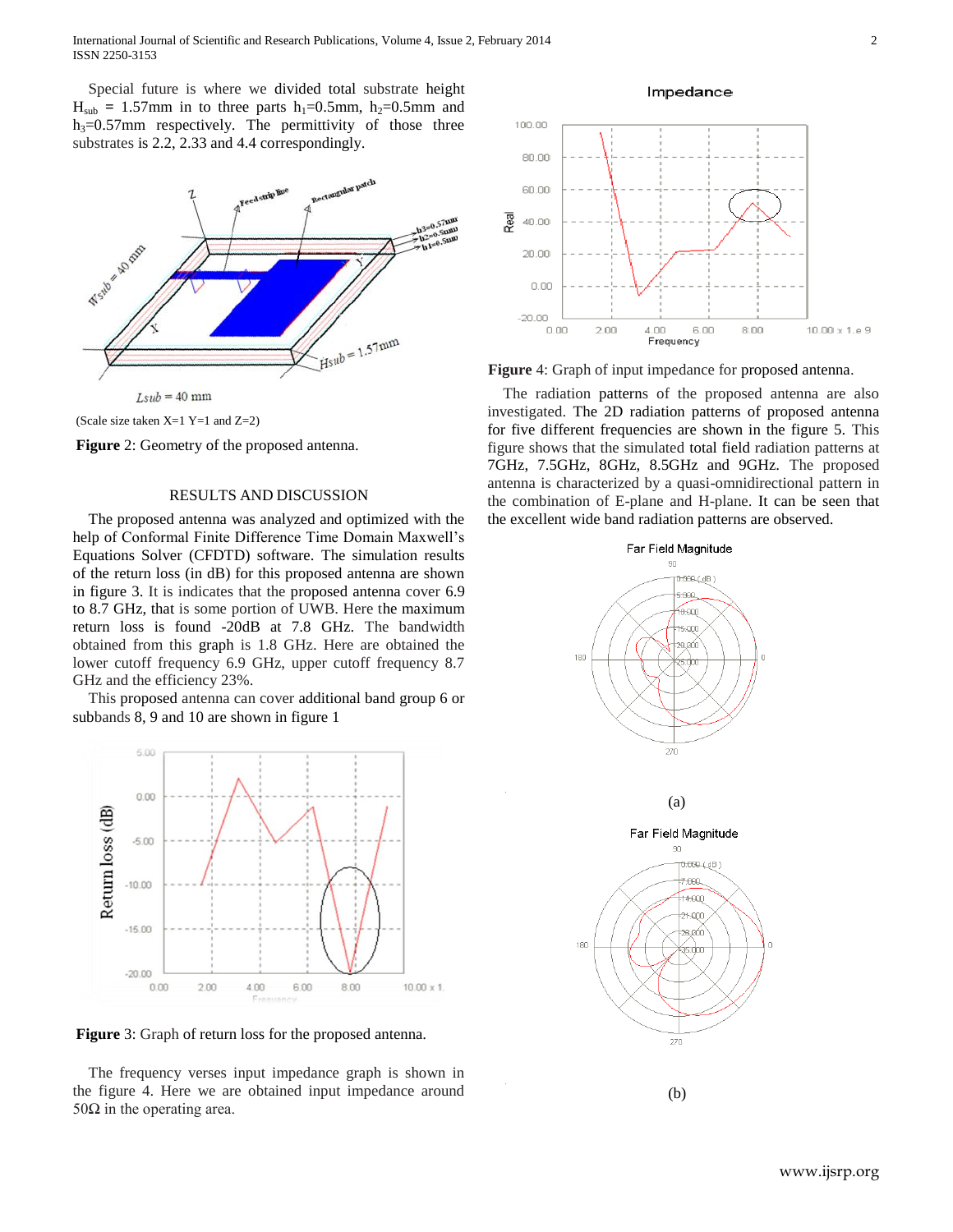180

180

180





present the relationship between the co-polarization that is desired component and cross-polarization that is undesired component. Moreover it gives a clear picture as to the nature of polarization of the fields propagating through the UWB microstrip patch antenna.

(c)